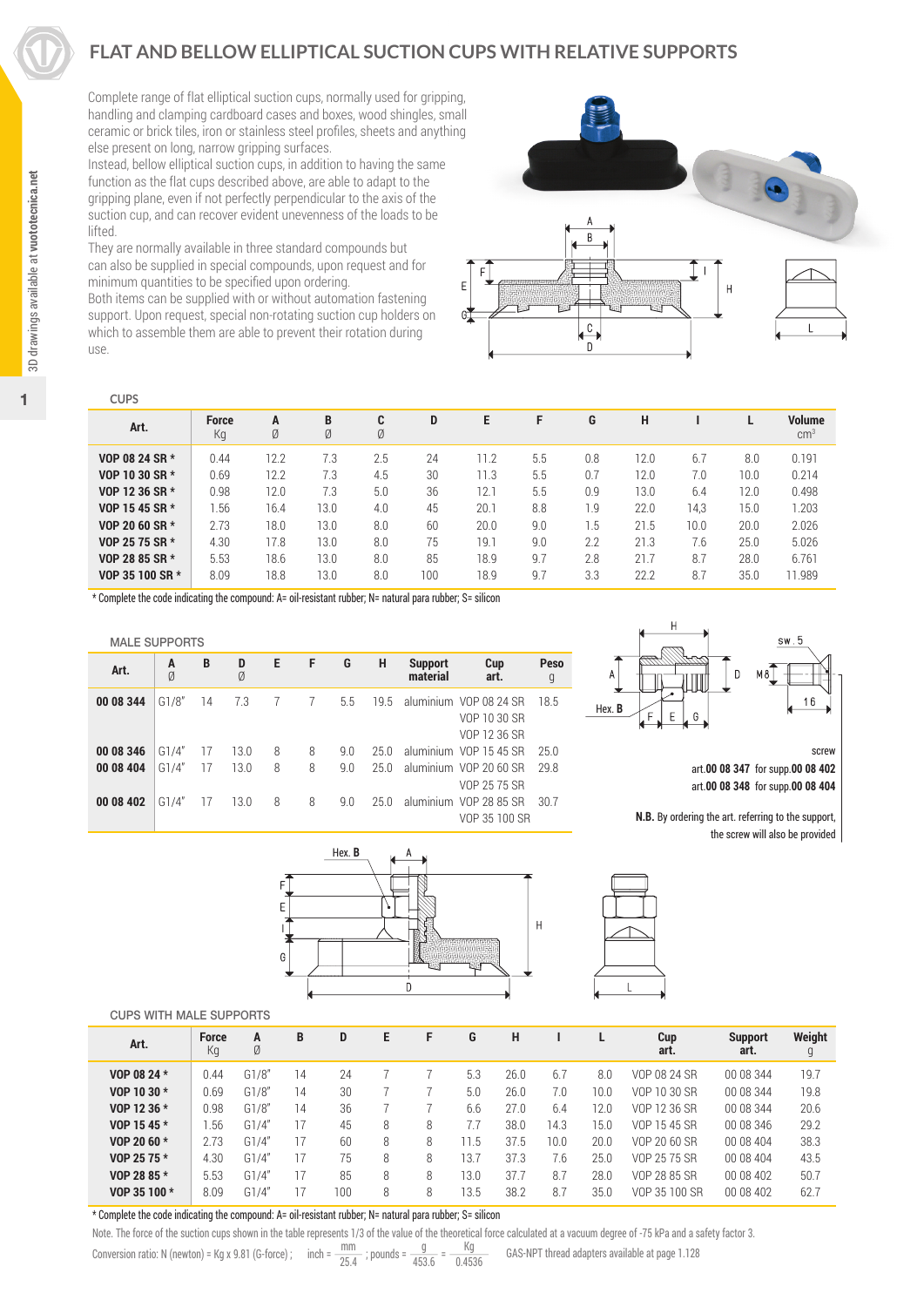

**CUPS**

FEMALE SUPPORTS

| ---             |                    |        |        |        |     |      |     |     |      |      |      |                         |
|-----------------|--------------------|--------|--------|--------|-----|------|-----|-----|------|------|------|-------------------------|
| Art.            | <b>Force</b><br>Кg | A<br>Ø | B<br>Ø | C<br>Ø | D   | E    | F   | G   | н    |      |      | Volume<br>$\text{cm}^3$ |
| VOP 08 24 SR *  | 0.44               | 12.2   | 7.3    | 2.5    | 24  | 11.2 | 5.5 | 0.8 | 12.0 | 6.7  | 8.0  | 0.191                   |
| VOP 10 30 SR *  | 0.69               | 12.2   | 7.3    | 4.5    | 30  | 11.3 | 5.5 | 0.7 | 12.0 | 7.0  | 10.0 | 0.214                   |
| VOP 12 36 SR *  | 0.98               | 12.0   | 7.3    | 5.0    | 36  | 12.1 | 5.5 | 0.9 | 13.0 | 6.4  | 12.0 | 0.498                   |
| VOP 15 45 SR *  | i.56               | 16.4   | 13.0   | 4.0    | 45  | 20.1 | 8.8 | 1.9 | 22.0 | 14.3 | 15.0 | 1.203                   |
| VOP 20 60 SR *  | 2.73               | 18.0   | 13.0   | 8.0    | 60  | 20.0 | 9.0 | 1.5 | 21.5 | 10.0 | 20.0 | 2.026                   |
| VOP 25 75 SR *  | 4.30               | 17.8   | 13.0   | 8.0    | 75  | 19.1 | 9.0 | 2.2 | 21.3 | 7.6  | 25.0 | 5.026                   |
| VOP 28 85 SR *  | 5.53               | 18.6   | 13.0   | 8.0    | 85  | 18.9 | 9.7 | 2.8 | 21.7 | 8.7  | 28.0 | 6.761                   |
| VOP 35 100 SR * | 8.09               | 18.8   | 13.0   | 8.0    | 100 | 18.9 | 9.7 | 3.3 | 22.2 | 8.7  | 35.0 | 11.989                  |

VOP 10 30 SR VOP 12 36 SR

\* Complete the code indicating the compound: A= oil-resistant rubber; N= natural para rubber; S= silicon

**Art. <sup>A</sup> <sup>B</sup> <sup>D</sup> <sup>E</sup> <sup>F</sup> <sup>G</sup> <sup>H</sup> Support Cup Peso** Ø Ø **material art.** g

**00 08 343** G1/8" 14 7.3 10 8.0 5.5 15.5 aluminium VOP 08 24 SR 16.8



**N.B.** By ordering the art. referring to the support, the screw will also be provided

| 00 08 345<br>00 08 405<br>00 08 403 | G1/4"<br>G1/4"<br>G1/4" | 17<br>17<br>- 17 | 13.0<br>13.0<br>13.0 | 12 | 12 8.5<br>8.5<br>12 8.5 | 9.0<br>9.0<br>9.0 | 21.0<br>21.0 | 21.0 aluminium VOP 15 45 SR 19.9<br>aluminium VOP 20 60 SR 24.7<br>aluminium VOP 28 85 SR 25.6 | VOP 25 75 SR<br>VOP 35 100 SR |   |  |
|-------------------------------------|-------------------------|------------------|----------------------|----|-------------------------|-------------------|--------------|------------------------------------------------------------------------------------------------|-------------------------------|---|--|
|                                     |                         |                  | F                    |    | Hex. <b>B</b>           |                   | A            | Kamada katika                                                                                  |                               | Н |  |



|  | <b>CUPS WITH FEMALE SUPPORT</b> |
|--|---------------------------------|
|  |                                 |

| <b>UUFS WITH FEWALE SUFFUNI</b> |                    |        |                |     |    |      |      |      |      |               |                        |             |
|---------------------------------|--------------------|--------|----------------|-----|----|------|------|------|------|---------------|------------------------|-------------|
| Art.                            | <b>Force</b><br>Кg | Α<br>Ø | B              | D   | F  | G    | н    |      |      | Cup<br>art.   | <b>Support</b><br>art. | Weight<br>g |
| VOP 08 24 F *                   | 0.44               | G1/8'' | $\overline{4}$ | 24  | 10 | 5.3  | 22.0 | 6.7  | 8.0  | VOP 08 24 SR  | 00 08 343              | 18.0        |
| VOP 10 30 F *                   | 0.69               | G1/8'' | 14             | 30  | 10 | 5.0  | 22.0 | 7.0  | 10.0 | VOP 10 30 SR  | 00 08 343              | 18.1        |
| VOP 12 36 F *                   | 0.98               | G1/8"  | 14             | 36  | 10 | 6.6  | 23.0 | 6.4  | 12.0 | VOP 12 36 SR  | 00 08 343              | 18.9        |
| VOP 15 45 F *                   | .56                | G1/4"  | 17             | 45  | 12 | 7.7  | 24.0 | 14.3 | 15.0 | VOP 15 45 SR  | 00 08 345              | 23.9        |
| VOP 20 60 F *                   | 2.73               | G1/4"  | 17             | 60  | 12 | 11.5 | 33.5 | 10.0 | 20.0 | VOP 20 60 SR  | 00 08 405              | 33.2        |
| VOP 25 75 F *                   | 4.30               | G1/4"  | 17             | 75  | 12 | 13.7 | 33.3 | 7.6  | 25.0 | VOP 25 75 SR  | 00 08 405              | 38.4        |
| VOP 28 85 F *                   | 5.53               | G1/4"  | 17             | 85  | 12 | 13.0 | 33.7 | 8.7  | 28.0 | VOP 28 85 SR  | 00 08 403              | 45.6        |
| VOP 35 100 F *                  | 8.09               | G1/4"  | 7              | 100 | 12 | 13.5 | 34.2 | 8.7  | 35.0 | VOP 35 100 SR | 00 08 403              | 57.6        |

\* Complete the code indicating the compound: A= oil-resistant rubber; N= natural para rubber; S= silicon

Note. The force of the suction cups shown in the table represents 1/3 of the value of the theoretical force calculated at a vacuum degree of -75 kPa and a safety factor 3.

Conversion ratio: N (newton) = Kg x 9.81 (G-force) ; inch =  $\frac{mm}{25.4}$  ; pounds =  $\frac{g}{453.6}$  =  $\frac{Kg}{0.4536}$  GAS-NPT thread adapters available at page 1.128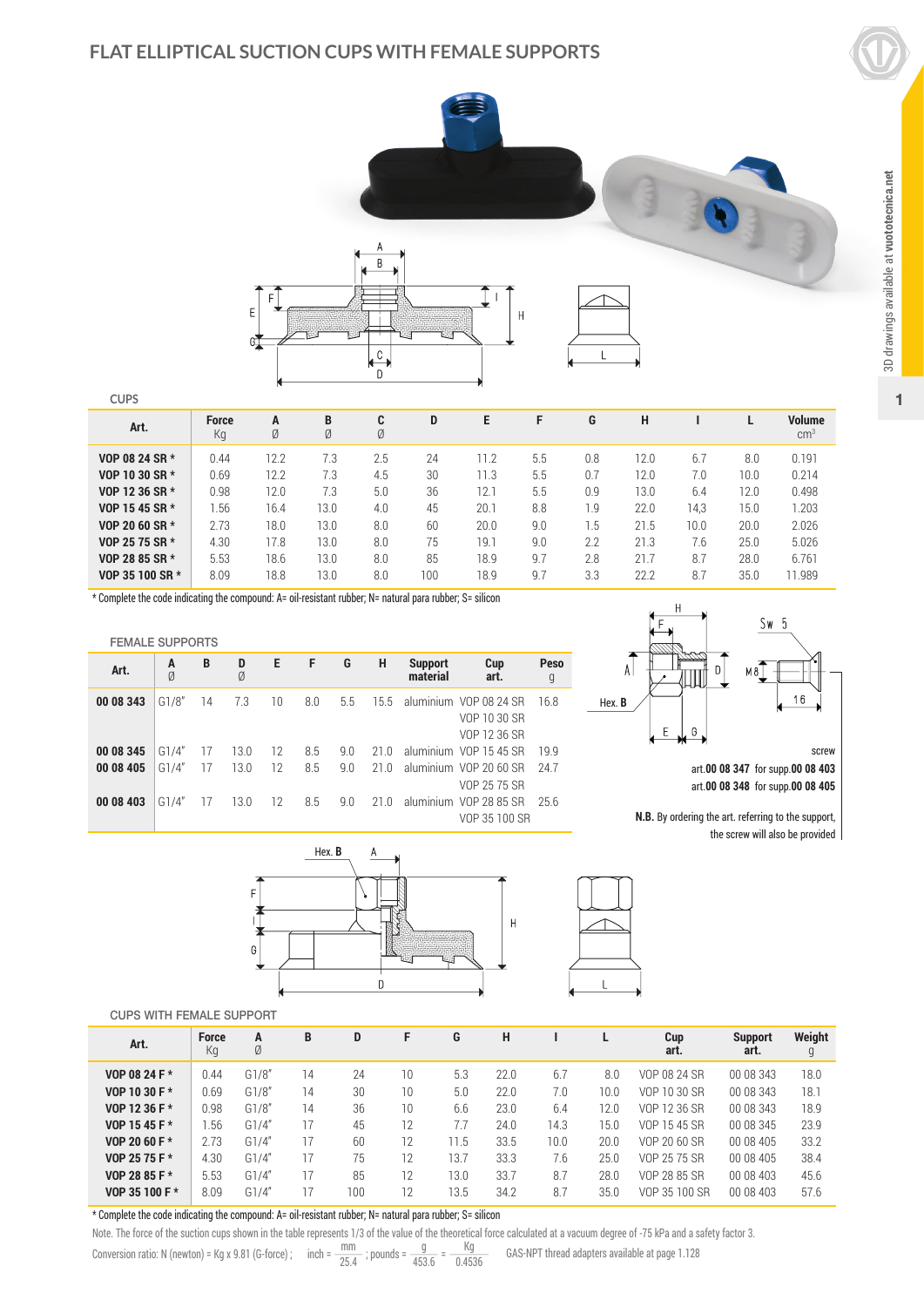1



**CUPS**

| Art.        | <b>Force</b><br>Ka | A    |      | Ø   |      |      |      | bellow stroke | п    |      | <b>Volume</b><br>cm <sup>3</sup> |
|-------------|--------------------|------|------|-----|------|------|------|---------------|------|------|----------------------------------|
| VOS 08 25 * | U.51               | '0.0 | 7.3  |     | 25.0 | 12.4 | 6.0  | 3.0           | 18.4 | 8.0  | 0.852                            |
| VOS 15 45 * | .56                |      | 13.0 | 4.0 | 45.0 | 18.6 | 10.0 | 6.5           | 28.6 | 15.0 | 4.978                            |
| VOS 25 75 * | 4.30               |      | 13.0 | 9.0 | 75.0 | 25.2 | 9.0  | 8.5           | 34.2 | 25.0 | 23.083                           |

\* Complete the code indicating the compound: A= oil-resistant rubber; N= natural para rubber; S= silicon



screw art.**00 08 347** for supp.**00 08 402**

**N.B.** By ordering the art. referring to the support, the screw will also be provided

MALE SUPPORTS

| Art.      | n     | B  | D    |  | u   | н    | <b>Support</b><br>material | Cup<br>art. | Weight |
|-----------|-------|----|------|--|-----|------|----------------------------|-------------|--------|
| 00 08 344 | G1/8" | 14 | 7.3  |  | b.b | 19.5 | aluminium                  | VOS 08 25   | 18.5   |
| 00 08 346 | G1/4" |    | 13.0 |  | 9.0 | 25.0 | aluminium                  | VOS 1545    | 25.0   |
| 00 08 402 | G1/4" |    | 13.0 |  | 9.0 | 25.0 | aluminium                  | VOS 25 75   | 30.7   |





#### CUPS WITH MALE SUPPORTS

| Art.          | <b>Force</b><br>Ka | Ø     | B  |      |      |      |      |      | Cup<br>art. | <b>Support</b><br>art. | Weight |
|---------------|--------------------|-------|----|------|------|------|------|------|-------------|------------------------|--------|
| VOS 08 25 M * | 0.51               | G1/8" | 14 | 25.0 | 20.0 | 12.4 | 32.4 | 8.0  | VOS 08 25   | 00 08 344              | 20.0   |
| VOS 15 45 M * | .56                | G1/4" |    | 45.0 | 26.0 | 18.6 | 44.6 | 15.0 | VOS 1545    | 00 08 346              | 31.4   |
| VOS 25 75 M * | 4.30               | G1/4" |    | 75.0 | 25.0 | 25.2 | 50.2 | 25.0 | VOS 25 75   | 00 08 402              | 47.3   |

\* Complete the code indicating the compound: A= oil-resistant rubber; N= natural para rubber; S= silicon

Note. The force of the suction cups shown in the table represents 1/3 of the value of the theoretical force calculated at a vacuum degree of -75 kPa and a safety factor 3. Conversion ratio: N (newton) = Kg x 9.81 (G-force) ; inch =  $\frac{mm}{25.4}$  ; pounds =  $\frac{g}{453.6}$  =  $\frac{Kg}{0.4536}$  GAS-NPT thread adapters available at page 1.128